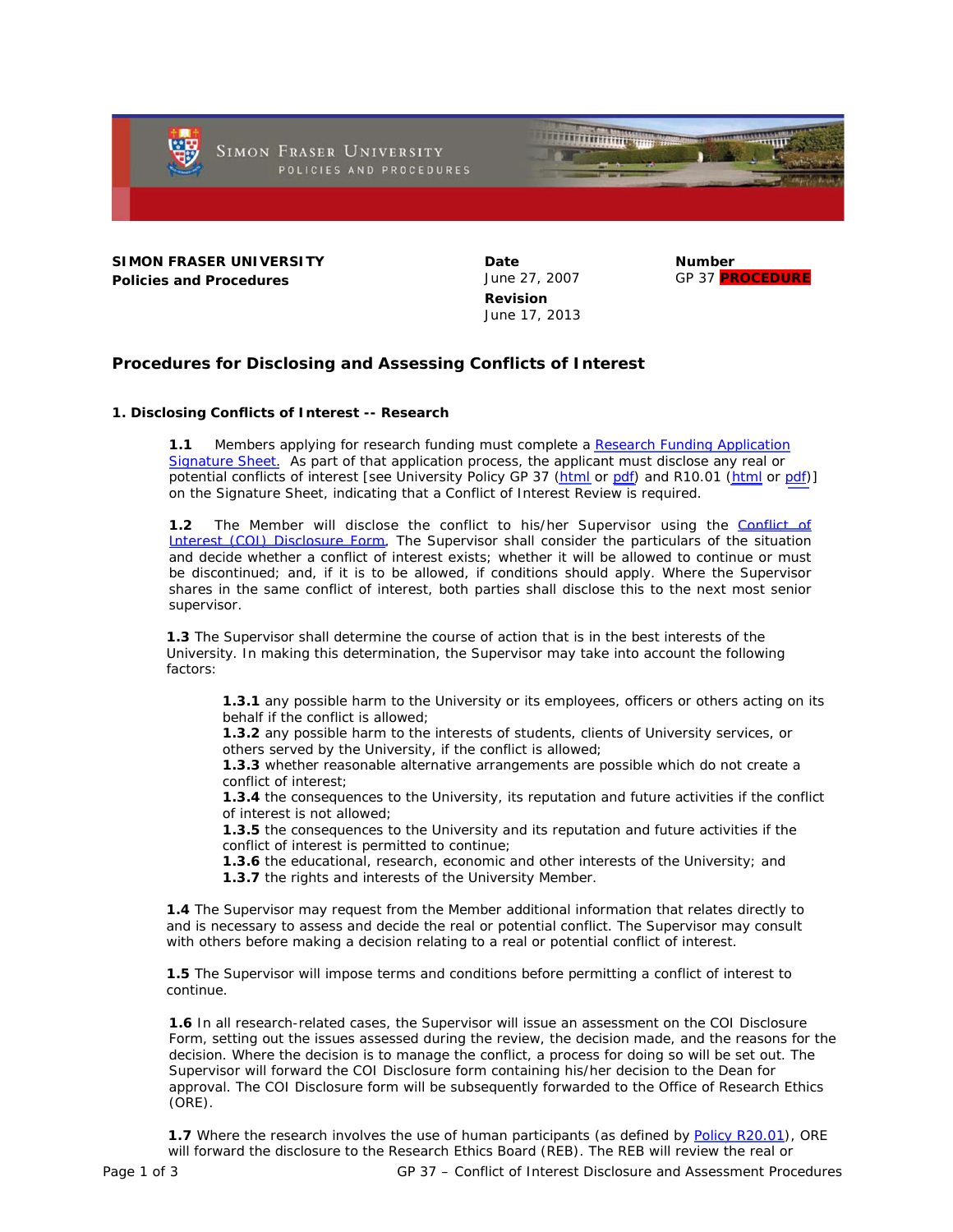potential conflict of interest and determine whether a conflict of interest exists and, if so, whether it may be managed or must be disallowed.

**1.8** Where research funds are used to employ or otherwise compensate a family member (as defined by [Policy R10.01\)](http://www.sfu.ca/policies/gazette/research/r10-01.html), ORE will forward the disclosure to the Vice-President, Research to review the real or potential conflict of interest and determine whether a conflict of interest exists and, if so, whether it may be managed or must be disallowed.

**1.9** In all research-related cases, ORE will forward the written decision to the Member who has declared the real or potential conflict of interest, with a copy to the Supervisor, Dean, and Office of Research Services (ORS), setting out the issues assessed during the review and the reasons for the decision. Where the decision is to manage the conflict, a process for doing so will be implemented.

**1.10** Wherever a real or potential conflict arises while carrying out a research project, and subsequent to the filing of a Research Funding Application form, the Member must disclose the Conflict to his/her Supervisor, who will review and report as per sections 1.2 to 1.6 above.

**1.11** A decision concerning an ongoing conflict of interest may be reviewed by the Supervisor at appropriate intervals. The original decision may be reversed or varied, subject to the same approval levels as the original disclosure decision.

### **2. Disclosing Conflicts of Interest – Non-Research**

**2.1** Each Member shall disclose to his or her Supervisor any real or potential conflict of interest that exists or might reasonably be perceived to exist using the COI Disclosure form. Minor conflicts, such as those that may arise in a committee meeting, may be disclosed verbally to the chair.

**2.2** Disclosure shall be made in each of the following circumstances, where appropriate:

**2.2.1** As soon as any situation arises that creates, or may be perceived to create, a conflict of interest for a Member, or as soon as the Member becomes aware of such a situation;

- **2.2.2** As required in any annual report of a Member's activities or plans or both;
- **2.2.3** Prior to the appointment of the Member;
- **2.2.4** Where required by a particular grant or contract;
- **2.2.5** Where otherwise required in accordance with Policy GP 37.

**2.3** The Supervisor shall consider the particulars of the situation and decide whether a conflict of interest exists; whether it will be allowed to continue or must be discontinued; and, if it is to be allowed, if conditions should apply. Where the Supervisor shares in the same conflict of interest, both parties shall disclose this to the next most senior supervisor.

**2.4** The Supervisor shall determine the course of action that is in the best interests of the University. In making this determination, the Supervisor may take into account the following factors:

**2.4.1** any possible harm to the University or its employees, officers or others acting on its behalf if the conflict is allowed;

**2.4.2** any possible harm to the interests of students, clients of University services, or others served by the University, if the conflict is allowed;

**2.4.3** whether reasonable alternative arrangements are possible which do not create a conflict of interest;

**2.4.4** the consequences to the University, its reputation and future activities if the conflict of interest is not allowed;

**2.4.5** the consequences to the University and its reputation and future activities if the conflict of interest is permitted to continue;

**2.4.6** the educational, research, economic and other interests of the University; and **2.4.7** the rights and interests of the University Member.

**2.5** The Supervisor may request from the Member additional information that relates directly to and is necessary to assess and decide the real or potential conflict. The Supervisor may consult with others before making a decision relating to a real or potential conflict of interest.

**2.6** The Supervisor will impose terms and conditions before permitting a conflict of interest to